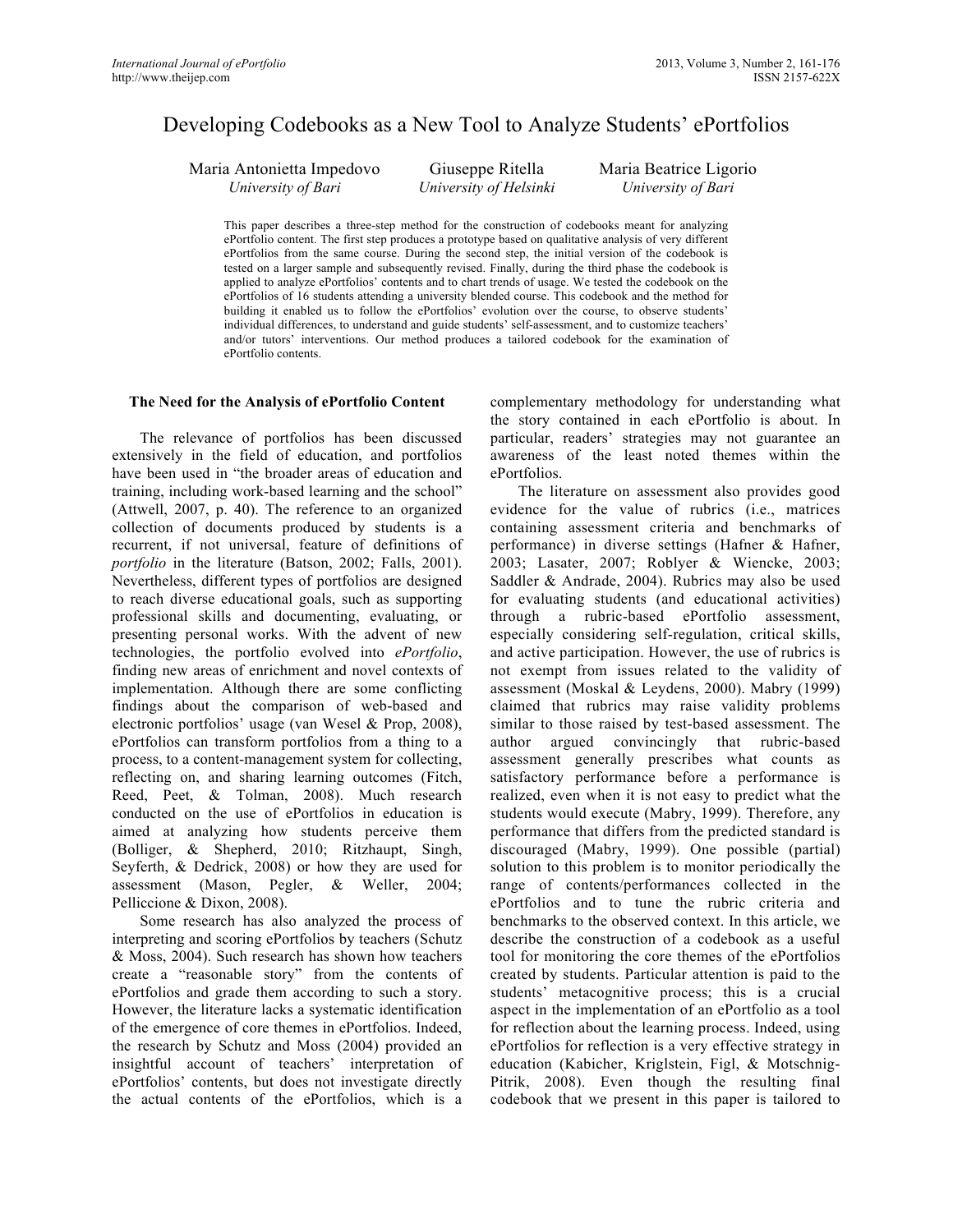# **The ePortfolio and its Contents**

Through the analysis of ePortfolios, it is possible to track the progress and evolution of the learning processes (Barrett, 2001). We consider ePortfolios to be organized collections of artifacts, produced either individually or collectively using various formats (e.g., video, graphics, or text). In students' hands, ePortfolios can be reflexive tools for self-assessment, selfregulation, critical skills, and active participation (Jenson, 2011). We agree that ePortfolios are valuable tools for making students "active in formative assessment rather than passive receivers of graded results" (Pelliccione & Dixon, 2008, p. 752). In this sense, ePortfolios may encourage assessment for learning rather than assessment of learning (Stiggins, 2002).

The use of ePortfolios promotes so-called "folio thinking," a term coined by Helen Chen (2004) to indicate the mental habit of building connections among experiences, skills, and artifacts and of making these connections visible to readers, but especially to the students authoring the ePortfolios. Students occupy a central position because by creating ePortfolios they are actually encouraged to take responsibility for their own learning (Paulson, Paulson, & Meyer, 1991). The personal and informal communication that may be embedded in the ePortfolios can support motivation and can act as further leverage for learning. At the same time, the teacher can monitor, direct, and guide the learning process, since the ePortfolio also gives information about the areas to be improved.

ePortfolios can be structured around three distinct, yet interrelated themes: the first one is dedicated to reflection, the second one to documentation, and the third one to collaboration/mentoring (Zubizarreta, 2004). Accordingly, the contents of ePortfolios may regard: (1) the philosophy of learning or narrative reflection upon the processes in progress, (2) the products of learning (e.g., course descriptions, curriculum, tutoring), (3) the evidence of learning (e.g., research articles, critical essays), (4) the assessment of learning (e.g., feedback, scores from tests), (5) the importance of learning (e.g., practical applications, personal growth, emotional value of learning), (6) learning objectives (e.g., improvement plans, goals), and (7) appendices (e.g., selected documentation of didactic materials). However, research seems to focus on the use of ePortfolios for assessment without dealing directly with their contents, so that few empirical

studies investigate systematically the contents of ePortfolios. For example, Chang, Tseng, Chou, and Chen (2011) examined the reliability and validity of peer assessment for web-based portfolios, discussing the limits of peer assessment and the need to develop peer assessment skills. Mason et al. (2004) discussed the use of ePortfolios for assessment tools application. Considering that ePortfolios and learning objects involve the same fundamental technology and rely on the same capabilities for selection and re-use, ePortfolios are here proposed as the final assessment of a course designed around learning objects. Buzzetto-More (2010) tested the efficacy of ePortfolios and investigated students' perceptions of ePortfolios as a tool for enhancing the understanding of learning goals and reflection on their own knowledge and skills.

Although these studies are interesting, none of them deals directly with the contents of ePortfolios. The few studies extant that analyze the content of portfolios are designed to gain "insight into students' rhetorical approaches to portfolio composition; their decisions related to selection of content, and the organization and design of their portfolio" (D'Angelo, 2009, p. 1) or to obtain feedback about how students use ePortfolios (Kabicher et al., 2008). The specificity of our contribution is to identify and classify the issues emerging from students' ePortfolios while they are under development, considering both the temporal dimension and students' individual differences. We describe, therefore, the process of building a codebook that may be used to identify themes emerging from content analysis of ePortfolios. Such analysis will provide an overview of students' reflections contained in their ePortfolios.

### **A Blended University Course: The Context of this Study**

The course analyzed in this paper was delivered in a blended learning mode (BL), in which computermediated learning and teaching in presence were integrated and combined (Bersin, 2004). In addition, the course used different teaching methods, diverse modes of study (e.g., individual, dyads, small group, and plenary activities), and a variety of tasks and artifacts (e.g., see Ligorio & Cucchiara, 2011; Ligorio, Loperfido, Sansone, & Spadaro, 2010).

The course was divided into five modules covering the following contents: online educational models, learning objects, online identity, new trends, and a final module dedicated to the collaborative construction of a grid of indicators meant to analyze online courses. Each of the modules, lasting a week, was introduced by the teacher's lecture, followed by a discussion via webforum that was coordinated by an e-tutor. The lectures were usually scheduled as follows: (a) discussion of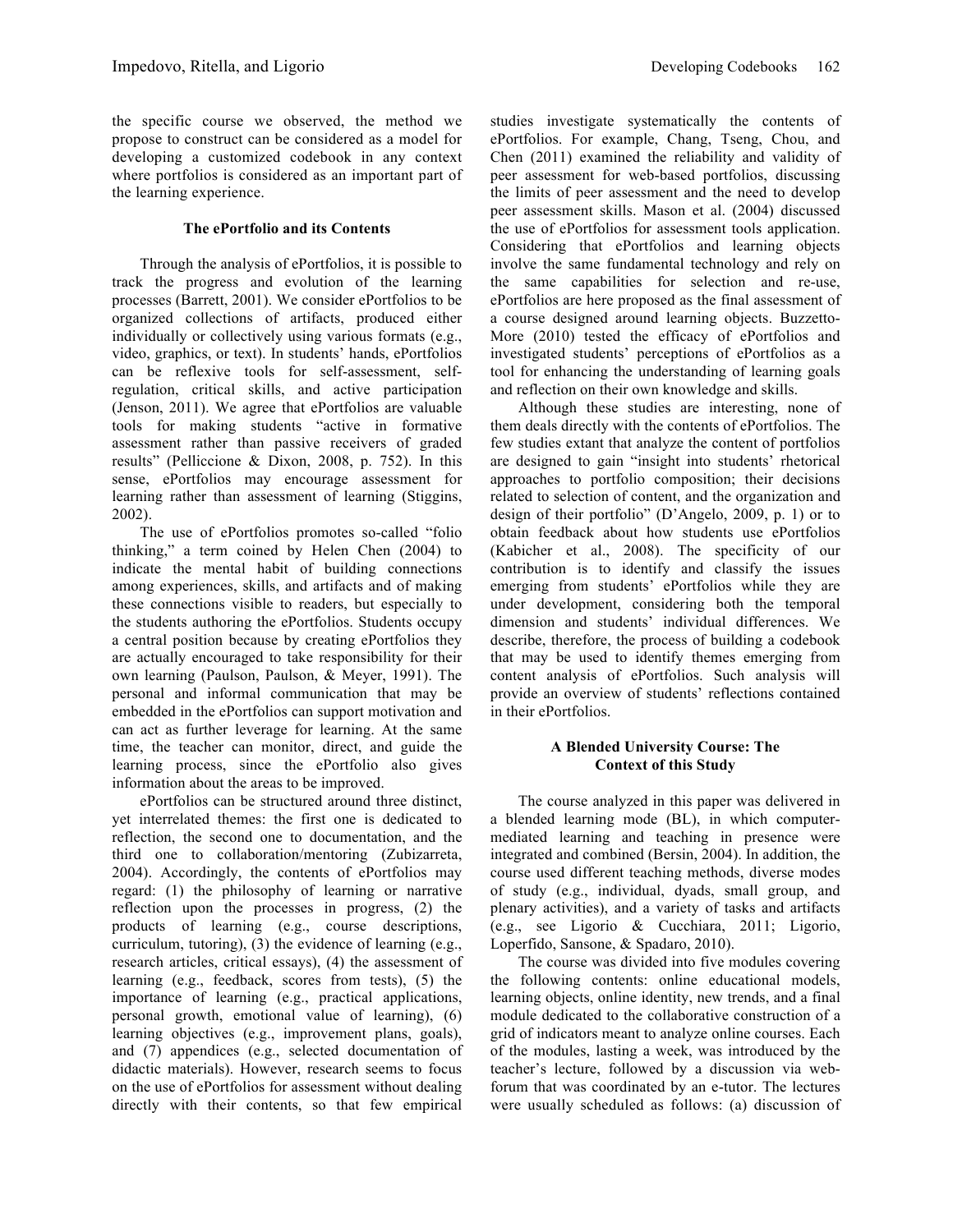the topic covered during the previous module (during the first meeting the teacher presented an overview of the organization of the course), (b) introduction of a new topic for the next module, (c) discussion of the progress of on-line activities (during the first meeting the teacher introduced the functions of the e-learning platform), and (d) assignments for the following module.

The platform used, Synergeia (http://bscl.fit.fraunhofer.de), was designed to support online collaborative learning (e.g., Ligorio & Veermans, 2005). This platform allows both synchronous (chat) and asynchronous (web forum) communication and contains tools for the construction of concept maps (i.e., Map Tool), a shared calendar, and spaces for uploading and sharing files. In Synergeia, each module was represented by a folder containing the readings selected by the teacher (e.g., digital documents, slides, links to websites), and several areas for discussion via web-forums where students could discuss the materials and topics in the modules.

Considering the relevance of working in groups for obtaining collaborative learning (Dillenbourg, 1999), the participants were divided into two groups that were formed randomly, each consisting of eight students. The groups were asked first to discuss online the educational materials and then to build collaboratively a concept map that summarized the contents of the module and a document describing their collaborative learning process. Each student was required to be active in the group and to take responsibility for achieving common goals, interpreting a role designed in reference to the tasks (e.g., leader responsible for the cognitive map, tutor of the group discussion) that had been assigned by the teacher. At the third module, in order to promote socialization among all participants, the groups were re-combined, and two new groups, again consisting of eight students each, were formed.

# **The Structure of the ePortfolio**

Throughout the course, students were required to create and manage a personal ePortfolio that adhered to the following structure and contained:

• A folder named The Best of Me in which, at the end of each module, students uploaded a selection of the artifacts produced throughout the module, either individually or collaboratively. Such an artifact might be a post in a discussion that the student considered to be particularly relevant, a written review of the material read, a contribution to a map, or other significant elements that represented the best of their participation in the module. This

was a limited selection of not more than four artifacts per module. In addition, each artifact had to be accompanied by a comment that explained why it had been selected. The Best of Me folder was the core of our ePortfolios.

- A folder titled Personal Space, through which students could present themselves to their teachers, tutors, and peers through links, images, video, and text (e.g., self-descriptions, expectations, free thoughts, links to personal blogs or Facebook profiles). Students could expand and enrich this space as they liked throughout the entire course.
- A self-evaluation form, to be updated at the end of each module, with information about the role the student served during the module (e.g., responsible for the map, tutor of the group discussion) and his or her self-assessment regarding the individual and collaborative tasks completed (see Appendix A);
- A folder called Balance of the Modules containing one web-forum for each module covered during the course. These web-forums contain discussion statements, impressions, and ideas about the various activities and about the ePortfolio itself. The Balance of the First Module asked about how students approached the course. In the second module, students were asked to reflect on their selfassessment—in particular, on the relationship between participation/learning, about the role they played during the course, and about collaboration within the group during the first module. In the third module, the task was to reflect on specific activities the students had performed, such as discussions around the readings, the construction of the cognitive map, and the description of the process of collaboration. In the fourth module, the assignment asked students to reflect on the role-play and on the re-composition of groups. The balance of the fifth module was included in the forum for the final discussion, described below.
- Finally, a forum called Big Balance featured a global and final reflection on the course. Here the task was to discuss freely the Course of Psychology of E-Learning, and each student was asked to describe her or his final impressions.

To build the codebook, we analyzed the notes posted in all of these sections. Each student entered a different number of notes; some students, furthermore, carefully developed all of the sections, while others left some sections empty.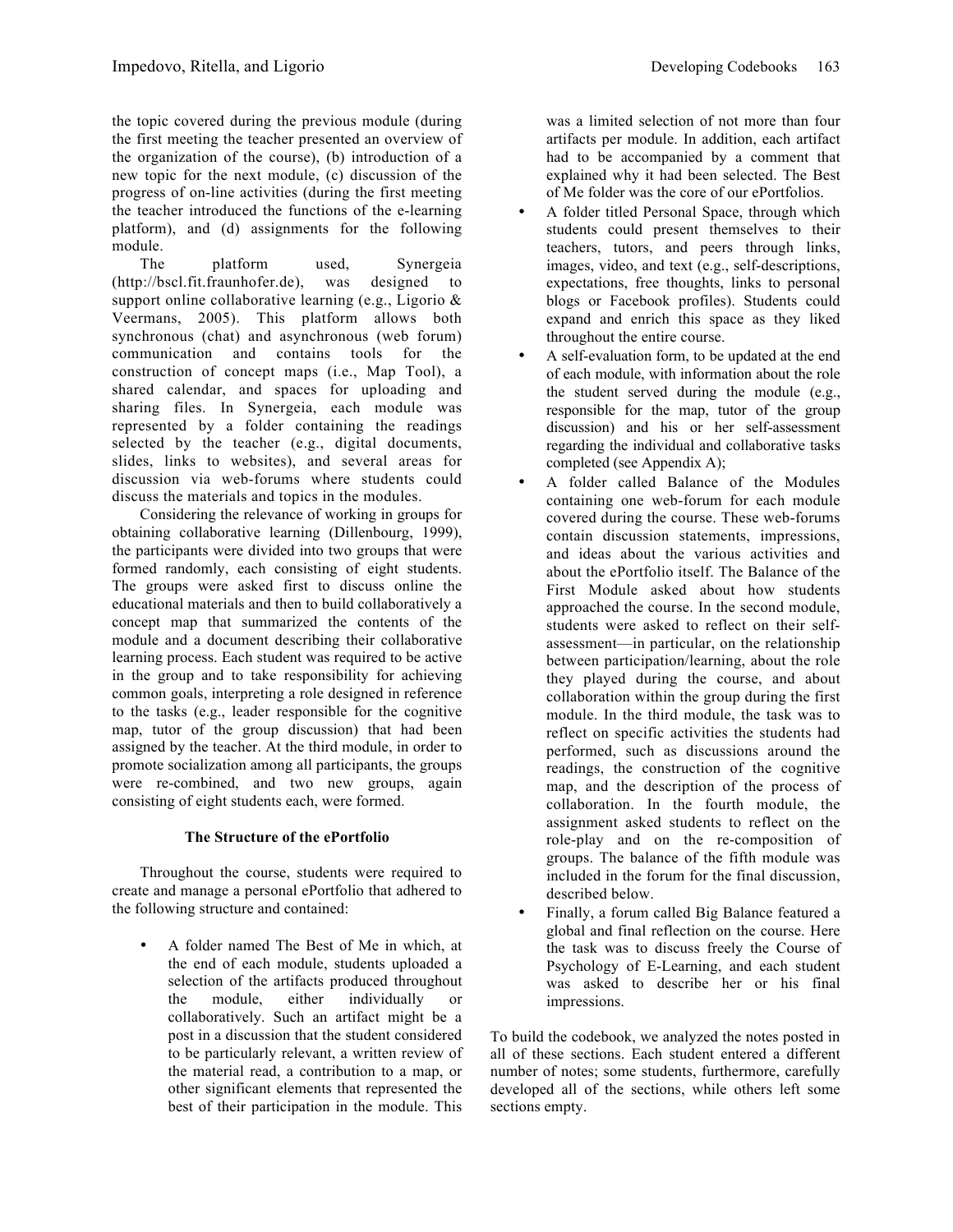# **Objectives**

The objective of this paper is to describe the development of a procedure for building a tailored codebook to analyze ePortfolios built in an e-learning or blended course. In general, codebooks can be used to enhance teachers' awareness of the issues reflected on by students and to obtain feedback on students' experiences and perceptions. Codebooks can also constitute a working tool for the development/improvement of a rubric for the ePortfolios' assessment, while overcoming the validity issues that may be associated with the rubric's usage, as discussed by Mabry (1999). Through the codebook, it is possible to obtain an overview of the range of themes that students actually select; this allows the codebook to become a tool able to guide the construction of the rubric. Finally, codebooks are good tools for research on ePortfolios, facilitating analysis of the contents that students include in them. In this paper, we refer mainly to this latter option by describing the creation, development, and use of codebooks as tools in the researcher's hands. We consider the method used to create a codebook as the main outcome of this study. The codebook should be regarded as a tool for inquiry about ePortfolios' content and, more specifically, for:

- analyzing the distribution of themes and categories across the different sections of ePortfolios,
- observing the evolution of the themes over time in order to have a diachronic vision of the ePortfolios,
- facilitating the review and analysis of ePortfolios in following iterations of the same course, and
- triggering the construction of codebooks in similar e-learning and/or blended courses.

The content of ePortfolios built during the university course described above is the object of our analysis.

#### **Method**

The method we propose is based on an inductive approach inspired by grounded theory and content analysis. We consider such approaches useful for an exploratory analysis of the type of data we collected. Glaser and Strauss (1967) proposed grounded theory as a set of procedures for the inductive development of theoretical propositions of an increasing level of abstraction, starting from the analysis of data. In this framework, theory is developed from the data through an iterative process of defining, modifying, and redefining the categories of analysis of the empirical data (Glaser & Strauss, 1967). The term *grounded*  emphasizes the idea of a theory generated through an interactive process, in which the theory is developed from data (Glaser & Strauss, 1967). Data analysis is carried out through a coding process that seeks to find the conceptual category that best expresses the meaning of a piece of data (Glaser & Strauss, 1967). Systematically comparing the different conceptual categories, one is able to abstract a more general meaning. This process should not be done linearly, but circularly (Glaser & Strauss, 1967). The coding of the data leads to the formulation of new hypotheses that may differ from the initial ones; the circularity is considered to be a strong point of the grounded theory approach, as it forces the researcher into a continuous process of interpretation and reflection on every step (Glaser & Strauss, 1967).

Content analysis is a methodology for the objective, systematic, and quantitative analysis of the content of communication (Ghiglione & Blanchet, 1991; Hsieh & Shannon, 2005). This research method is based on the subjective interpretation of the content of text data through a systematic classification process of coding and identifying themes or patterns (Hsieh & Shannon, 2005). A widely adopted operating procedure for content analysis breaks down communicative units into simple elements (called units of classification) that are then categorized (Hsieh & Shannon, 2005). The choice of categories is crucial and difficult, since meanings are directly dependent on the context, while coding is de-contextualizing and is implemented through a recording of data to obtain a codebook (Hsieh & Shannon, 2005). A codebook usually consists of categories of analysis that can be established *a priori* based on theoretical references, or *a posteriori* when extrapolated from the data using a grounded theory approach, as in our case. Specifically, we went through the process of coding, which means that we searched for a word or a short sentence to which it was possible to assign a summative, salient, essence-capturing, and/or evocative attribute (Saldana, 2009). By systematically comparing the different conceptual codes that had been assigned, it was possible to abstract from the data more general categories or themes. This process was done through a circular route.

# **Participants**

In this section, we describe briefly the students participating in our study. The participants were 16 students (12 female, four male) attending a specialist course for future Work and Organizational Psychologists. The mean student age was 25. The course was held at the University of Bari, and it was labeled Psychology of E-Learning. The students all came from the region where the city of Bari is located, in the South of Italy. This is a public university; the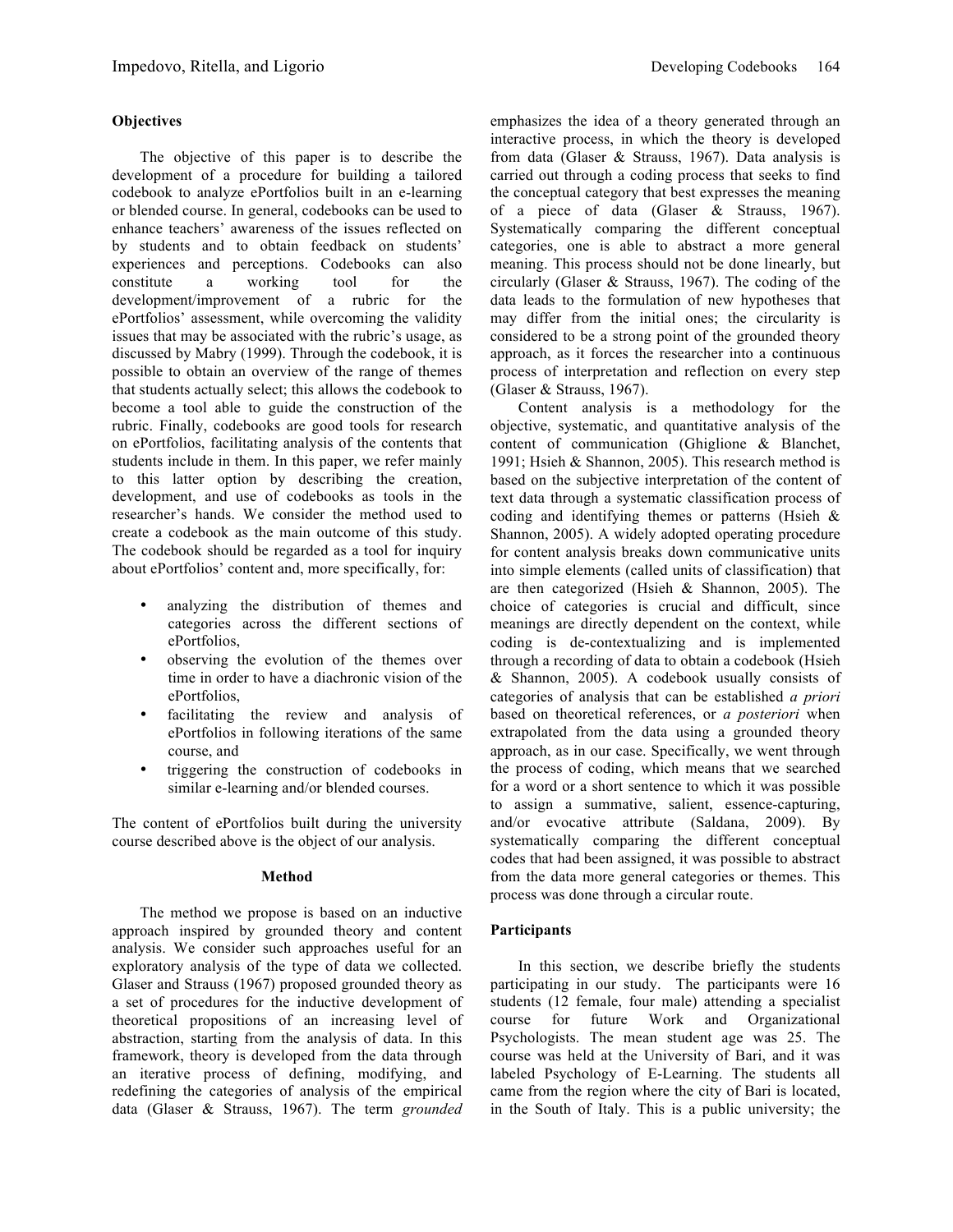students therefore came mostly from the middle social-class. The faculty of Psychology at the University of Bari has a good reputation, and the program generally attracts motivated students who are willing to invest time and energy in their education. In this course, the students already knew each other because they had attended the first segment of the university path (three years) that was mandated before they could enter the specialized level. To enroll in the class, they had to have passed an admissions test. The blended mode for delivering the course was optional, offered as an alternative to the traditional mode. Those students that, for any reason, did not want to join the course in the blended mode could attend lectures and have a final colloquium with the teachers without doing any activity online. In fact, this is the usual way of passing courses in Italy.

#### **Description of the Process: Analyzing ePortfolios**

The process of creating the codebook was divided into three steps: (a) an exploratory phase for obtaining a rough version of the codebook, (b) a phase during which the initial version of the codebook was tested on a larger sample of students from the same course and modified according to the results, and (c) the final phase in which the codebook was used to analyze the ePortfolios' contents and to chart trends in their usage.

**First step: Building the prototype of the codebook.** The first step was designing an outline of the desired codebook by qualitatively analyzing a small sample of ePortfolios. To accomplish this first phase, three different actions were performed. First of all, we selected and analyzed the two most diverse ePortfolios of the course. These ePortfolios were selected according to the following criteria:

- gender difference (male and female);
- different levels of computer skills and competence declared by the students at the beginning of the course in the self-assessment questionnaire, a five-point Likert scale ranging from 1 (*low competence*, defined as infrequent use of the computer in everyday life) to 5 (*high competence*, defined as very frequent use of the computer in everyday life); and,
- different levels of participation in the course, calculated from the number of notes posted in each ePortfolio.

Two students were selected as cases for testing our method. To protect their anonymity, we will call them Max and Lara. They posted a total of 20 notes: Max authored eight sets of notes, and Lara authored 12.

The second action consisted of segmenting the notes into units for analysis. Each unit corresponded to phrases having a recognizable meaning that was different from the preceding and from following phrases.

The third action was meant to define themes and categories. To accomplish this aim, we used a qualitative approach inspired by grounded theory and content analysis. This method allowed us to identify five main themes that emerged from the first two selected ePortfolios: Technology, Participation, Competences, Assessment, and Self. Each theme was composed of at least one, and up to three, categories. For example, the theme Self was composed of two categories: *individual characteristics*, or references made to personal characteristics and their implications for the activities performed during the course; and *emotional aspects*, referring to moods and expectations. The categories described how the theme was actually perceived by the students. Appendix B describes in detail the themes and categories that emerged from this first step.

A small percentage of sentences (5%) were excluded from the coding process because they were considered to be irrelevant or ambiguous. Therefore, 36 total segments were used as the corpus of data for this first phase of the codebook construction. Two researchers, after sharing the objectives of the research, assigned codes to the corpus of data and independently developed an initial set of themes. Afterwards, they discussed the codes and themes to obtain a shared coding scheme. The controversial cases (about 18%) were also coded by a third researcher and discussed until 100% agreement was reached.

**Second step: Testing and modifying the first version.** After identifying themes and categories, we tested the version of the codebook obtained at the end of the first phase on the remaining 14 ePortfolios produced during the course. The corpus of data used in this phase consisted of 117 notes, divided into 353 segments. In this phase, the analysis was performed by the same two judges who initially had worked independently. In this first step they reached an agreement of 75.71%. After discussing the controversial cases with a third researcher, an agreement of 98.3% was obtained. The few notes on which agreement was not reached were erased from the data set, since the researchers agreed that they were not relevant for this analysis. During this step, a few categories were revised as follows:

- The category Modality of Work was redefined to include considerations about the success or the problematic aspects of the entire course.
- The category Emotional Aspects was extended to incorporate references to expectations for the future.
- A new category called Phatic was introduced, which we then included in the participation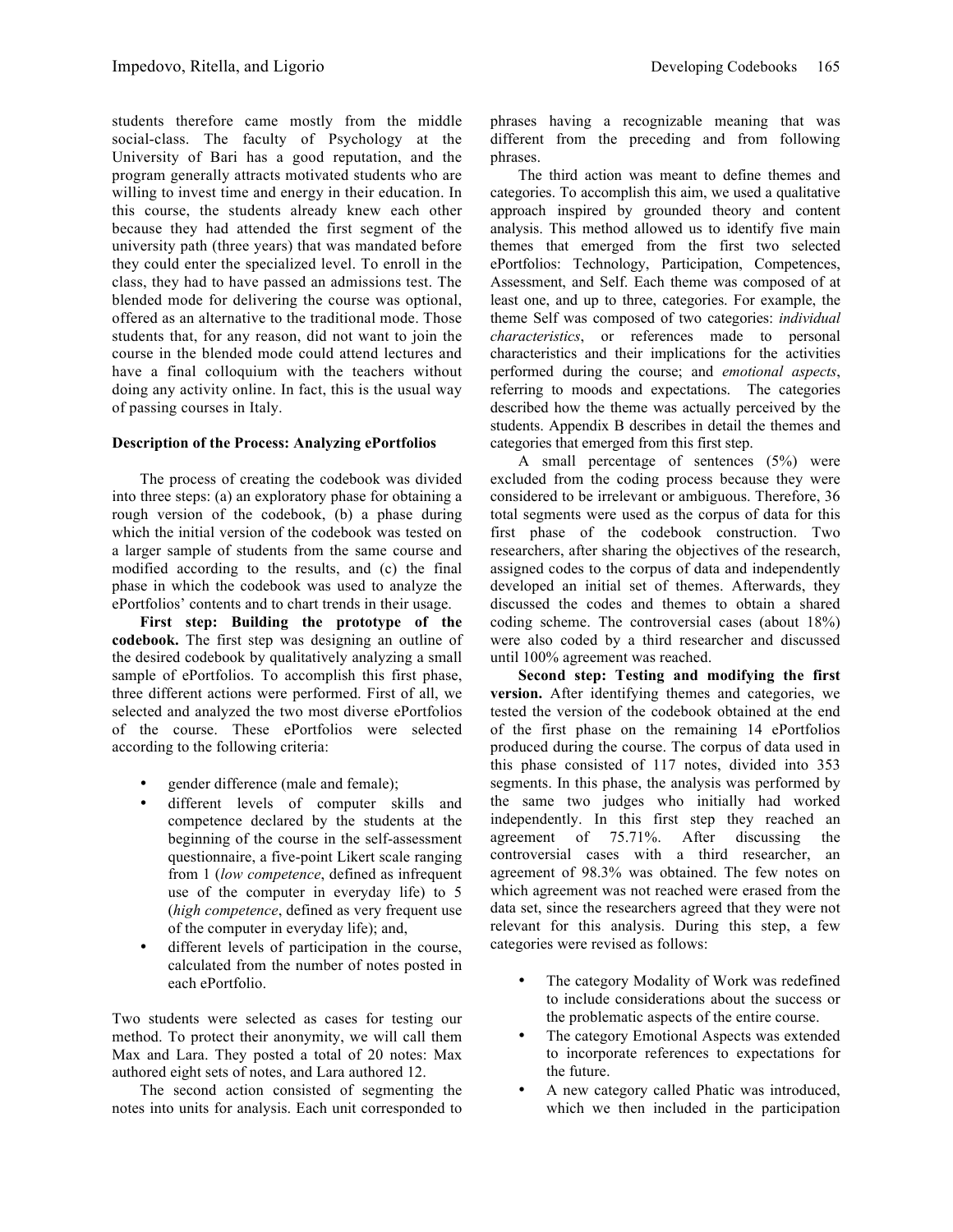The theme of Sociality was extended to include aspects of pro-sociality, which is defined as an attempt to meet the needs of others (e.g., "this allows the others to better understand our point of view").

Appendix C shows the codebook in its final version, with the five themes and all the categories, accompanied by examples.

**Third step: Application of the codebook.** Finally, we used this version of the codebook to investigate the structure of the ePortfolio and its contents, the distribution of the themes across the different sections, and the evolution of the contents over time, in order to achieve a diachronic understanding of the students' self-evaluation. In the following paragraphs, we recount briefly our findings.

#### **Results**

The most frequent theme we found in our data was Assessment, which comprised 36% of the total frequency, confirming that ePortfolios play a role connected to self-evaluation and self-assessment. Participation (29%) was the second most frequent theme, followed by Self (16%), Competence (11%), and finally Technologies (8%). We expected this latter theme to be more dominant in students' reflections, because of both the contents of the course and the required online activities, but surprisingly it was discussed only briefly at the beginning of the course. Probably students quickly became used to technology, so that it became an invisible part of the course. Other research proves that there is no significant difference between online and offline portfolios (Lunt, 2009). It is the activity of maintaining a portfolio, regardless of its format, and the formative feedback received that permit students to improve their performance in terms of selfassessment and reflection.

According to Figure 1, Self-Assessment appeared with the greatest frequency (18%). This result is not surprising, considering that this category contains student reflections, which probably were perceived to be the core aspect of the ePortfolio.

Figure 1 also shows that the second most frequent category was Individual Activities (13%), which remains an important aspect of the course, whereas "Group activities" had a relatively low frequency (4%). However, we noticed that often the contents categorized as Individual Activities referred to activities that were meant to support the groups. For instance, students often talked about role-taking, which was technically an individual activity but in fact was intended to support group activities, discussions, and the collaborative construction of products (Brown & Campione, 1990; Hare, 1994; Slavin, 1999). In general, students considered the role-taking to be very relevant, acting as a hinge between the individuals and the group. In the light of this result, during the planning of the following edition of the course, the teacher valued role-playing as a scaffold to improve students' participation.

The category Modality of Work had a frequency of 12%. The Modality of Work category referred in particular to the introduction of the blended mode of course delivery, which implied for these students a set of novelties, such as different time management, the alternation between online and offline contexts, and the need to develop new learning strategies. We found this result very interesting for teachers, who might want to invite students to discuss explicitly their learning strategies.

The Emotional Aspects (9%) appeared to work as a glue linking personal expectations, pressure for performance, and personal interests. The remaining categories showed a fairly low rate of less than 7%.

# **The Themes in Different Sections**

The various sections of the ePortfolio (e.g., personal space, web forum, Big Balance, selfevaluation form) differed from one another in terms of requests and aims; therefore, we expected to find among them different distributions of core themes. Indeed, some themes proved to be central in some sections and rare in others (see Figure 2).

This analysis allowed us to see what functions each section covered within the ePortfolios. Our results show that:

- In the web-forum, notes about Participation (31%) and Assessment (27%) prevailed.
- In the Big Balance used at the end of the course, the most frequent themes were the same as those in the web-forum, but in an inverse ratio: the most prevalent theme was Assessment (37%), followed by Participation (26%). The theme Competence reached here its highest percentage in comparison to other sections (19%), probably as a general recognition of the competencies acquired thorough the entire course.
- The self-evaluation form, completed at the end of each module, contained a large percentage of Assessment (52%) and contained rather numerous references to Participation (33%). Both social and individual learning were recognized by the students as important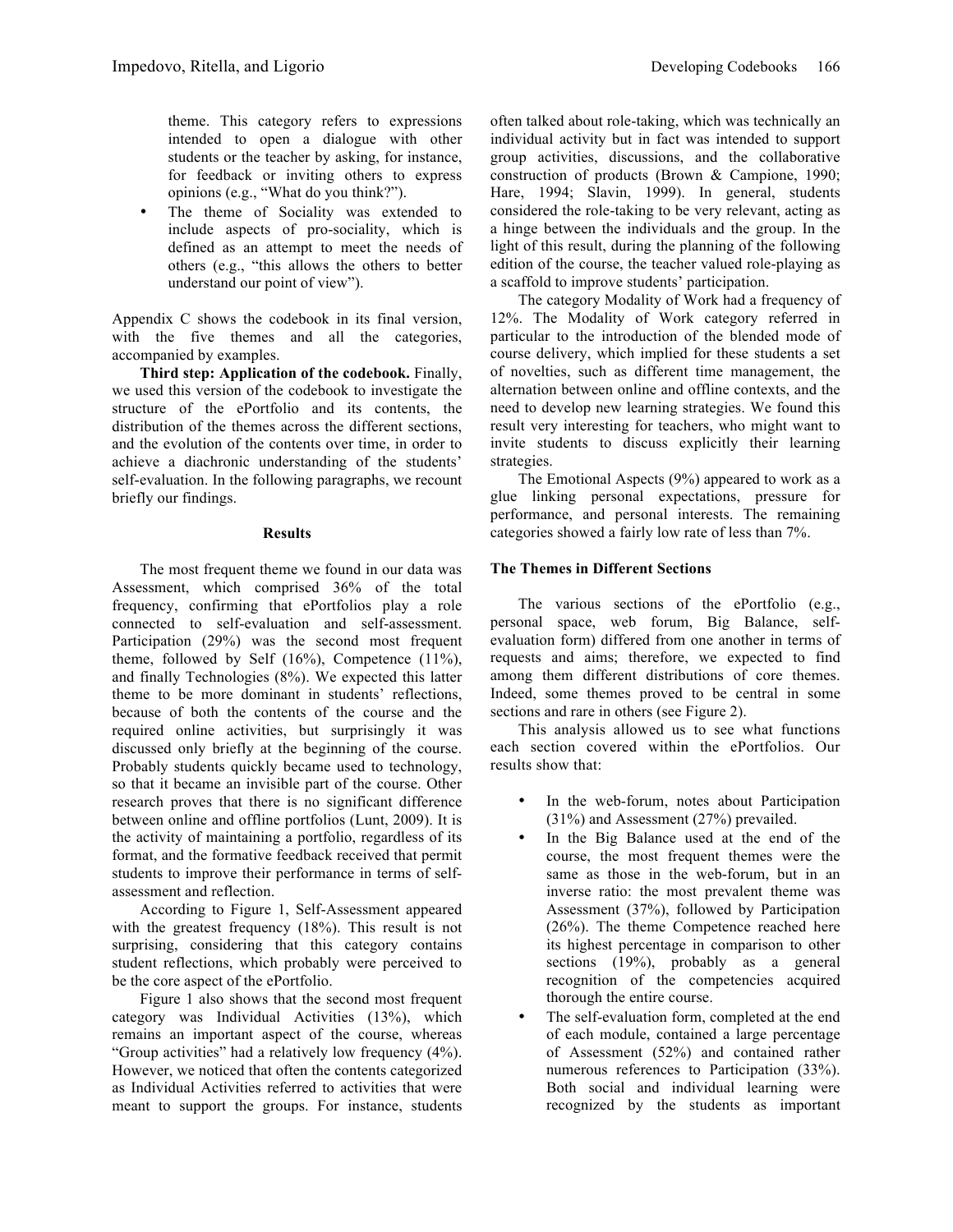

Figure 1

Figure 2 *Distribution of the Themes Through the Sections of ePortfolios*



form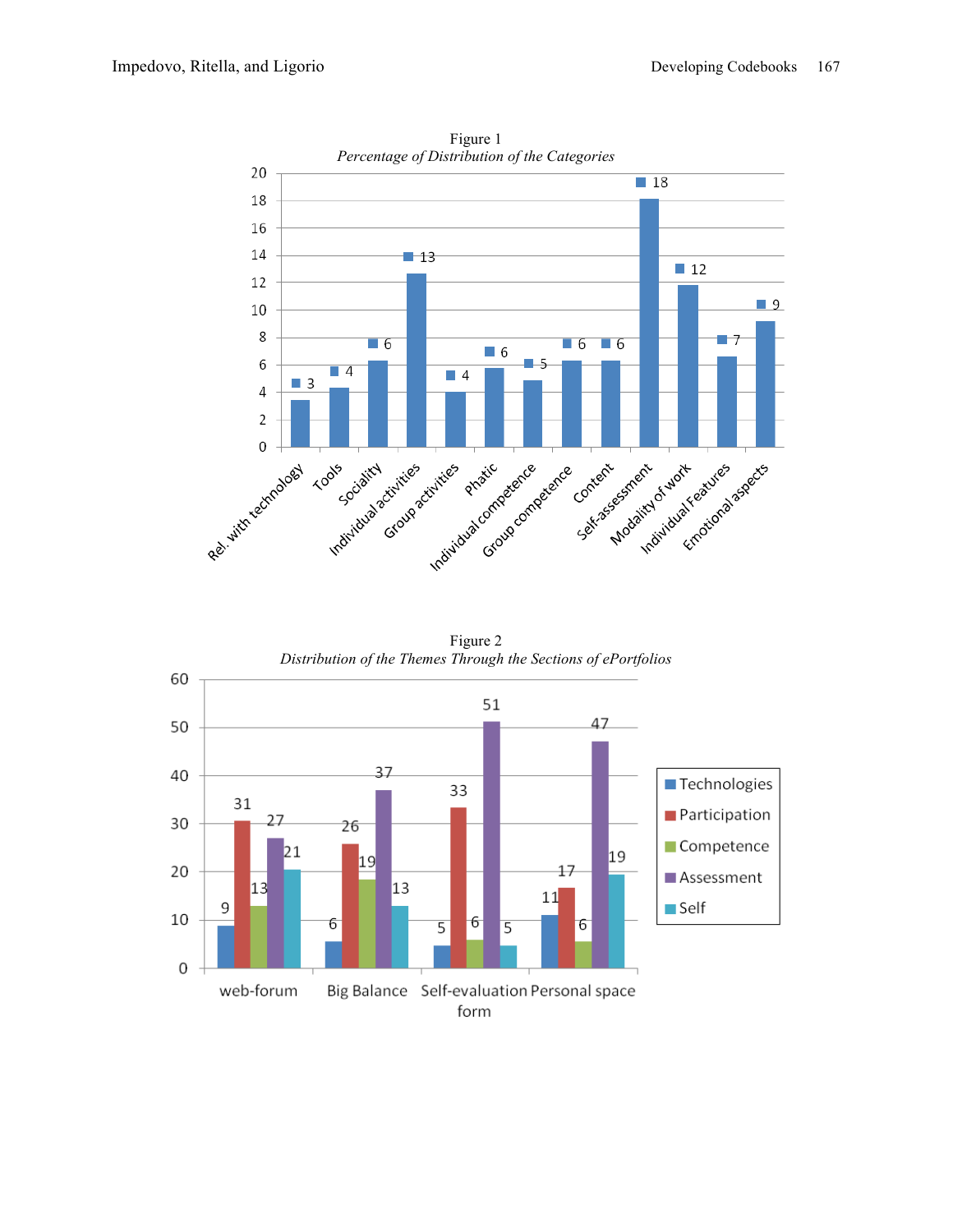aspects of this learning experience. Participation and assessment were also perceived by students as connected aspects of the self-evaluation. On the contrary, the dimension Self reached only 5% of the frequency, indicating that it was not so obvious for these students to express personal issues or emotional experiences.

The personal space was focused on Assessment (47%), while Participation seemed to be less relevant (17%); here the focus was on self-reflection. This result was unexpected, given that the personal space was designed to focus more on self-presentation and sharing of emotions.

### **Evolution of Themes Through the Course**

One of the characteristics of an ePortfolio is its temporal evolution. In this course, the flow of time was marked by the portfolio's modular structure. In order to investigate the variation over time, the forums called Statement and Evaluation and the self-evaluation forms, both active at the end of each module, were compared. The Big Balance, which was aggregated to the fourth module, coincidentally was completed at the course's conclusion. The personal space was not considered, as it was a personal activity and was not structured in modules. Figure 3 shows the distribution of the themes in relation to time, comparing the sections completed at the end of each module.

higher frequency at the beginning of the course (18%) but became less relevant in subsequent modules. Our interpretation of this trend is that students reflected on the use of technology at the beginning of the process of instrumental genesis, which required students to appropriate technological tools and integrate them into their practices (Ritella & Hakkarainen, 2012); however, afterwards technology generally became an invisible background for other activities (Engeström, 1987). It is interesting to note that in modules 1 and 2, Evaluation exceeded 40% of frequency but dropped to 30%-35% in subsequent modules. In contrast, Participation was low in the first module (16%), but reached 34% in the second module and remained between 26% and 33% in subsequent modules, probably because, after the initial modules, students introduced the narrative of their learning and their participation as part of their reflection. This aspect seems in line with the folio thinking idea (Chen, 2004), suggesting that the ePortfolio triggered the construction of a narrative in which experiences (in terms of participation) and skills (of which students became aware through the evaluation) were linked.

The theme of Competence reached its peak in the third module (21%), as did the theme of the Self (19%). It is worthwhile to recall that for the third module, groups were remixed; this probably gave students the opportunity to strengthen in a new group the competencies acquired in the previous group, and, consequently, their attention to their competencies was reinforced.



Figure 3 *Frequencies of Theme in Each Module*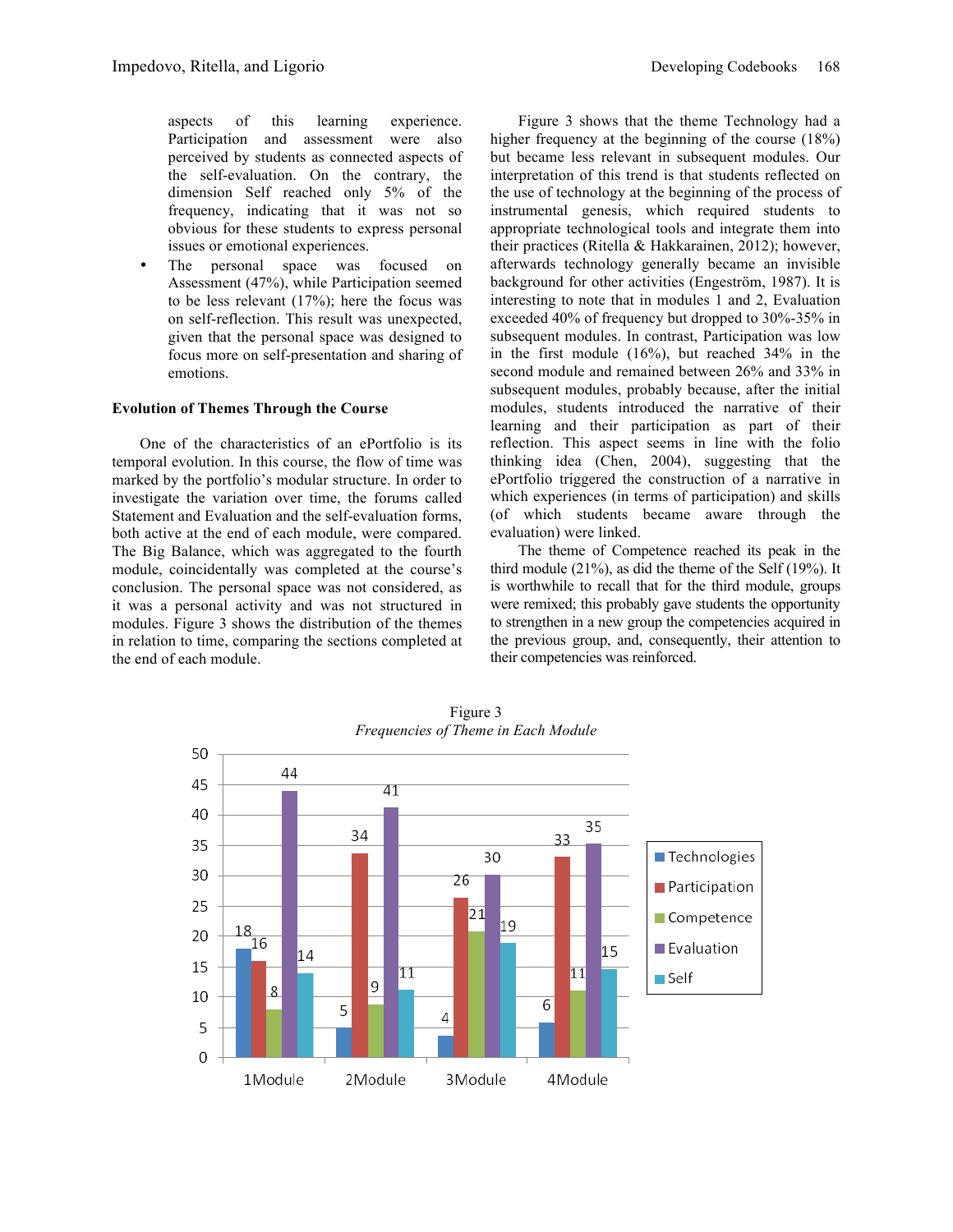The analysis of the temporal evolution of ePortfolios allows the researcher, as well as the teacher and/or tutor, to understand the trajectory along which an ePortfolio is evolving. This information can be used to regulate the activity of maintaining the ePortfolio, as well as for understanding where and when there is a need for intervention or adjustments.

### **Individual Style**

The codebook can be used to sort out the themes used by each student and, consequently, to reflect about individual learning paths. For example, considering the two initial ePortfolios examined, the majority of notes from Max (who was accustomed to using technology) fell into the emotional aspects category (42%), with references to moods and expectations. Lara (unfamiliar with the use of technology) had a greater focus on content (24%), with many references to the educational materials she read during the course. Future research might use the codebook to investigate more thoroughly the personal style that emerges from students' ePortfolios.

#### **Discussion**

The three-step process of building a codebook that we developed has been applied to analyzing the core themes referred to by students when they completed the various sections of an ePortfolio in a blended university

course. In particular, we analyzed differences across the ePortfolios' sections, both throughout the course and in individual students' ePortfolios. Such analysis permits monitoring the sections of the ePortfolios at different moments of the course. The process of building a codebook is summarized in Table 1, along with some suggestions about how it can be used in other courses.

As indicated in Table 1, the application of the codebook to other contexts must be tailored to fit different curricula and assessment goals. Furthermore, it is useful to consider that the codebook, as we used it, did not contain all possible aspects analyzable in ePortfolios. In our case, some aspects were neglected because they were not relevant within the structure of the course (e.g., level of team interaction, relevance to learning objectives, media effectiveness). In particular, the reflection in our ePortfolios remained mostly individual, whereas the assessment of group and collective activity was implemented in other parts of the course, in connection with the group activities.

In general, we can conclude that although we recognize that the literature does not clearly point to the need for a codebook, we believe this tool enables a full examination of ePortfolio contents, since any aspect considered when planning and developing the ePortfolios can be taken into account. Such a tool can be considered as a new lens for understanding what content students use when creating and maintaining ePortfolios and how this content changes over time and across the ePortfolios' sections.

|                                                                                                                         |                                                                                                                   |                                                                                                                                                            | How it can be applied in                                                                                                                                                                             |
|-------------------------------------------------------------------------------------------------------------------------|-------------------------------------------------------------------------------------------------------------------|------------------------------------------------------------------------------------------------------------------------------------------------------------|------------------------------------------------------------------------------------------------------------------------------------------------------------------------------------------------------|
| <b>Steps</b>                                                                                                            | Aims                                                                                                              | Application                                                                                                                                                | other courses                                                                                                                                                                                        |
| 1: Building a prototype                                                                                                 | Creating a first draft of<br>the codebook                                                                         | Selecting and analyzing<br>two very different<br>ePortfolios                                                                                               | With a larger sample,<br>more than two different<br>ePortfolios could be<br>selected                                                                                                                 |
| 2: Testing the initial<br>version of the codebook<br>on a larger sample and<br>modifying it according to<br>the results | Verifying the solidity of<br>the categories and<br>finalizing the codebook                                        | Analyzing all the<br>students' ePortfolios,<br>changing labels and the<br>content of categories and<br>adding new categories<br>when needed                | Adapting the categories to<br>the aims of the course and<br>to the activities<br>composing the ePortfolios<br>(e.g., task, skills, level of<br>group versus individual<br>performances, creativity). |
| 3: Using the codebook to<br>analyze ePortfolios'<br>contents                                                            | Using the codebook to<br>assess the content of the<br>various sections of the<br>ePortfolios and its<br>evolution | Analyzing the distribution<br>of the frequencies at<br>different times and into<br>the various spaces of<br>ePortfolios, analyzing<br>individual codebooks | Statistical analysis of all the<br>ePortfolios obtained,<br>comparing different<br>sections, different times,<br>individual performances,<br>group performances, media<br>effectiveness, and etc.    |

Table 1 *The Process of Building a Personalized Codebook: Three Steps*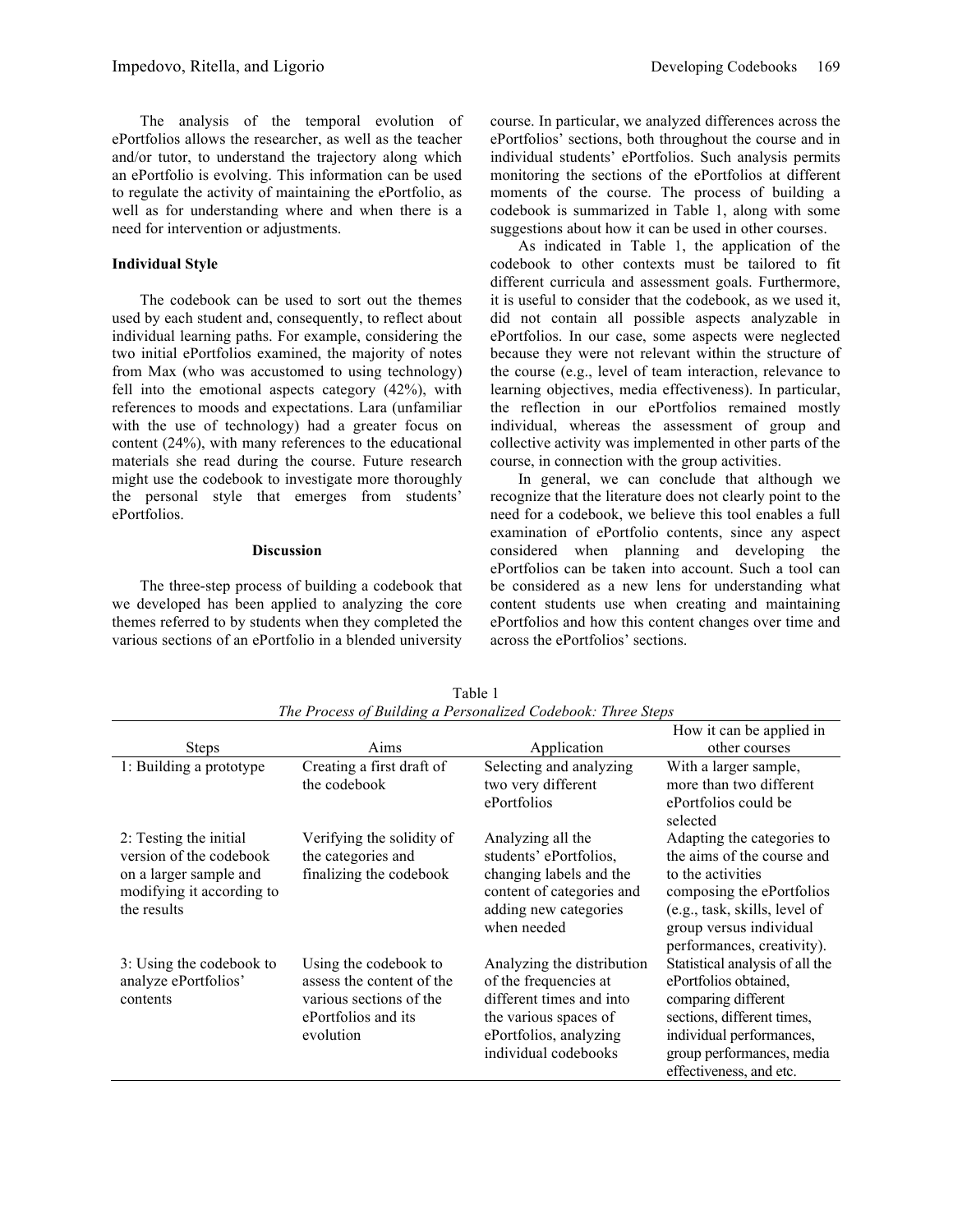Although the codebook has many advantages, applying it in a course is a rather difficult and long process; involvement by at least two experts is advisable. By experts we mean researchers, tutors, or even teachers who have a clear understanding of the structure of the ePortfolio and its general function within the course. Furthermore, knowledge about content analysis and grounded theory is required. Time is needed to establish the themes and categories, to cover the three steps we have outlined, and to discuss and negotiate the results.

Nevertheless, we are convinced that this tool can support a good understanding of how students perceive and use the ePortfolios. Additional, more extensive applications of the codebook (e.g., looking at personal profiles) may guide students' self-assessment as part of the learning process and customize teachers' and tutors' intervention in an appropriate manner. At the same time, considering the set of ePortfolios produced in a course, a story told from different personal observation points about learning experiences in the course could emerge. Therefore, the codebook could also be used to define specific profiles of participation and to observe differences and similarities among members of the same group. Further instantiations of the codebook in other courses and contexts could improve its power and make it more solid and reliable.

#### **References**

- Attwell, G. (2007). ePortfolios: The DNA of the personal learning environment? *Journal of e-Learning and Knowledge Society, 3*(2), 39-61.
- Batson, T. (2002). The electronic portfolio boom: What's it all about? *Syllabus, 16* (5), 14-17.
- Barrett, H. C. (2001). Electronic portfolios. In A. Kovalchick & K. Dawson (Eds.), *Educational technology: An encyclopedia*. Santa Barbara, CA: ABC-Clic.
- Bersin, J. (2004). *The blended learning book: Best practices, proven methodologies, and lessons learned.* New York, NY: Wiley & Sons.
- Bolliger, D. U., & Shepherd, C. E. (2010). Student perceptions of ePortfolio integration in online courses*. Distance Education*, *31*(3), 295-314. doi:10.1080/01587919.2010.513955
- Brown, A. L., & Campione, J. C. (1990). Communities of learning or a content by any other name*.* In D. Kuhn (Ed.), *Contribution to human development* (pp.108- 126). New York, NY: Oxford University Press.
- Buzzetto-More, N. (2010). Assessing the efficacy and effectiveness of an ePortfolio used for summative assessment. *Interdisciplinary Journal of E-Learning and Learning Objects*, *6*, 61-85.
- Chen, H. L. (2004, January). *Supporting individual folio learning: Folio thinking in practice*. Poster

presented at the NLII Annual Meetings, San Diego, California.

- Chang, C., Tseng, K., Chou, P., & Chen, L. (2011). Reliability and validity of web-based portfolio peer assessment: A case study for a senior high school's students taking computer course. *Computers & Education, 57*(1), 1306-1316. doi:10.1016/j.compedu.2011.01.014
- D'Angelo, B. J. (2009). Using portfolio assessment to discover student learning. *Proceedings of the 74th Annual Convention of the Association for Business Communication*, Portsmouth, Virginia. Retrieved from http://businesscommunication.org/wpcontent/uploads/2011/04/PABC-2009-13- DAngelo.pdf
- Dillenbourg, P. (1999). What do you mean by collaborative learning? In P. Dillenbourg (Ed.), *Collaborative-learning: Cognitive and computational approaches* (pp.1-19). Oxford, UK: Elsevier.
- Engeström, Y. (1987). *Learning by expanding: An activity ‒ theoretical approach to developmental research*. Helsinki, Finland: Orienta-Konsultit.
- Falls, J. A. (2001). *Using a reflective process to implement electronic portfolios* (Unpublished doctoral dissertation). Virginia Polytechnic Institute and State University, Blacksburg, VA.
- Fitch, D., Reed, B., Peet, M., & Tolman R. (2008). The use of ePortfolios in evaluating the curriculum and student learning. *Journal of Social Work Education, 44*(3), 37-54. doi:10.5175/JSWE.2008.200700010
- Ghiglione, R., & Blanchet, A. (1991). *Analyse de contenu et contenus d'analyses*. Paris, France: Dunod.
- Glaser, B. G., & Strauss A. L. (1967). *The discovery of grounded theory: Strategies for qualitative research*. Chicago, IL: Aldine.
- Jenson, J. (2011). Promoting self-regulation and critical reflection through writing students' use of electronic portfolio. *International Journal of ePortfolio, 1*(1), 49-60. Retrieved from http://www.theijep.com/pdf/IJEP19.pdf
- Hafner, J., & Hafner, P. (2003). Quantitative analysis of the rubric as an assessment tool: An empirical study of student peer-group rating. *International Journal of Science Education*, *25*(12), 1509-1528. doi:10.1080/0950069022000038268
- Hare, A. P. (1994). Types of roles in small groups: A bit of history and a current perspective*. Small Group Research, 25*(3)*,* 443-448. doi:10.1177/1046496494253005
- Hsieh, H. F., & Shannon, S.E. (2005). Three approaches to qualitative content analysis. *Qualitative Health Research, 15*(9), 1277-1288. doi:10.1177/1049732305276687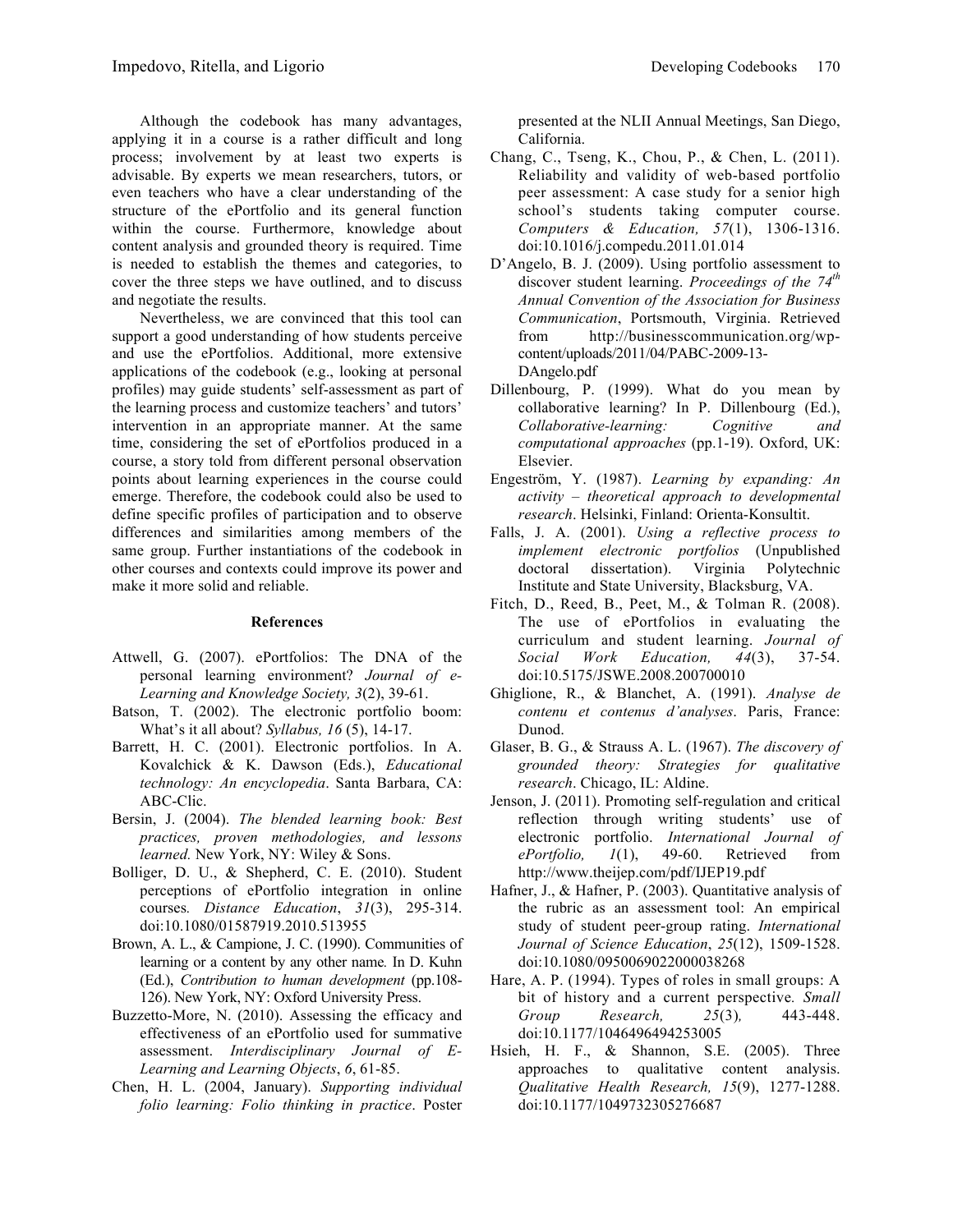- Kabicher, S., Kriglstein, S., Figl, K., & Motschnig-Pitrik, R. (2008). Using ePortfolios enhancing for learning through computer-mediated interaction in a course on HCI. *Proceedings of the 4th Symposium of the Workgroup Human-Computer Interaction and Usability Engineering of the Austrian Computer Society, Austria, 5298,* 113- 124. doi:10.1007/978-3-540-89350-9
- Lasater, K. (2007). Clinical judgment using simulation to create an assessment rubric. *Journal of Nursing Education*, *46*(11), 496-503.
- Ligorio, M. B., & Cucchiara, S. (2011). Blended collaborative constructive participation (BCCP): A model for teaching in higher education. *eLearning Papers*, *27*. http://www.elearningeuropa.info/it/node/111469
- Ligorio, M. B., Loperfido, F. F., Sansone, N., & Spadaro, P. F. (2010). Blending educational models to design blended activities. In D. Persico & F. Pozzi (Eds.), *Techniques for fostering collaboration in online learning communities: Theoretical and practical perspectives* (pp. 64-81). Hershey, PA: IGI Global. doi:10.4018/978-1- 61692-898-8
- Ligorio, M. B., & Veermans, M. (2005). Perspectives and patterns in developing and implementing international web-based collaborative learning environments. *Computers & Education*, *45*(3), 271-275. doi:10.1016/j.compedu.2005.04.007
- Lunt, T. (2009). Student performance and the electronic portfolio in WEBLEARN: An analysis of students' use of online reflective diaries. *Investigations in University Teaching and Learning, 5*(2), 178-184.
- Mabry, L. (1999). Writing to the rubric: Lingering effects of traditional standardized testing on direct writing assessment. *Phi Delta Kappan, 80*, 673- 679.
- Mason, R., Pegler, C., & Weller, M. (2004). Eportfolios: An assessment tool for online courses. *British Journal of Educational Technology, 35*(6), 717-727. doi:10.1111/j.1467-8535.2004.00429.x
- Moskal, B. M., & Leydens, J. A. (2000). Scoring rubric development: Validity and reliability. *Practical Assessment, Research, & Evaluation*, *7*(10). Retrieved from the state of  $\sim$ http://PAREonline.net/getvn.asp?v=7&n=10
- Paulson, F. L., Paulson, P. R., & Meyer, C. A. (1991). What makes a portfolio a portfolio? *Educational Leadership, 48*(5), 60-63.
- Pelliccione, L., & Dixon, K. (2008). ePortfolios: Beyond assessment to empowerment in the learning landscape. *Proceedings of the Ascilite Conference, Melbourne, Australia*. Retrieved from www.ascilite.org.au/conferences/melbourne08/proc s/pelliccione.pdf
- Ritella, G., & Hakkarainen, K. (2012). Instrumental genesis in technology-mediated learning: From

double stimulation to expansive knowledge practices*. International Journal of Computer-Supported Collaborative Learning*, *7*(2), 239-258. doi:10.1007/s11412-012-9144-1

- Ritzhaupt, A. D., Singh, O., Seyferth, T., & Dedrick, R. (2008). Development of the electronic portfolio student perspective instrument: An ePortfolio integration initiative. *Journal of Computing in Higher Education, 19*(2)*,* 47-71.
- Roblyer, M. D., & Wiencke, W. R. (2003). Design and use of a rubric to assess and encourage interactive qualities in distance courses. *American Journal of Distance Education*, *17*(2), 77-98. doi:10.1207/S15389286AJDE1702\_2
- Saddler, B., & Andrade, H. (2004). The writing rubric: Instructional rubrics can help students become self-regulated writers. *Educational Leadership, 62*, 48-52.
- Saldana, J. (2009). *The coding manual for qualitative researchers*. London, UK: Sage.
- Schutz, A., & Moss, P. A. (2004). Reasonable decisions in portfolio assessment: Evaluating complex evidence of teaching. *Education Policy Analysis Archives*, *12*(33). Retrieved from http://epaa.asu.edu/ojs/article/viewFile/188/314
- Slavin, R. E. (1999). Comprehensive approaches to cooperative learning. *Theory Into Practice, 38*(2)*,*  74-79. doi:10.1080/00405849909543835
- Stiggins, R. (2002). Assessment crisis: The absence of assessment FOR learning. *Phi Delta Kappan*, 83(10), 758-765. Retrieved from http://electronicportfolios.org/afl/Stiggins-AssessmentCrisis.pdf
- van Wesel, M., & Prop, A. (2008, November). *The influence of portfolio media on student perceptions and learning outcomes*. Paper presented at the Student Mobility and ICT: Can E-Learning Overcome Barriers of Life-Long Learning? Conference, Maastricht, The Netherlands. Retrieved from http://www.personeel.unimaas.nl/maarten.wesel/D ocumenten/The%20influence%20of%20portfolio% 20media%20on%20student%20perceptions%20an d%20learning%20outcomes.PDF
- Zubizarreta, J. (2004). *The learning portfolio: Reflective practice for improving student learning*. Bolton, MA: Anker.

 $\mathcal{L}_\text{max}$  , where  $\mathcal{L}_\text{max}$  and  $\mathcal{L}_\text{max}$ 

MARIA ANTONIETTA IMPEDOVO graduated with a degree in Psychology and Communication Organization at the University of Bari (IT). She holds a PhD in Theory, Technology, and History of Education from the University of Macerata (IT). Her research interests include formative processes mediated by technology, use of e-portfolios in education, and interactions in online learning communities.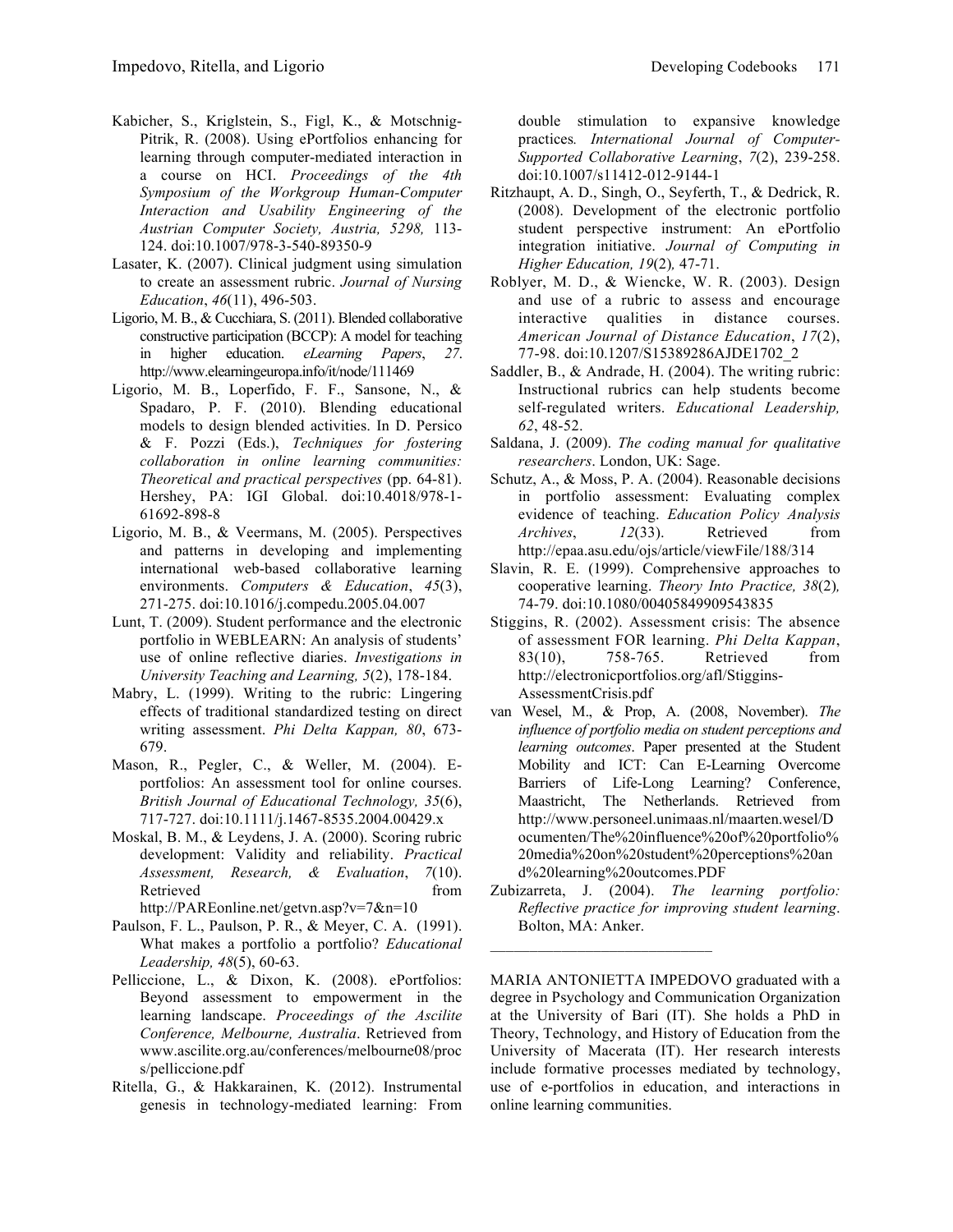GIUSEPPE RITELLA is doctoral student at the Center for Research on Activity, Development, and Learning at the University of Helsinki (FI). His research interests include the role of technologies and artifacts in learning activities, the social construction of space-time relations in technology-mediated learning, the use of ePortfolios in education, and the process of task interpretation by students.

MARIA BEATRICE LIGORIO is an associate professor at the University of Bari (IT). She graduated with a degree in psychology at the University of Rome in 1987 and received her PhD in Psychology of Communication from the University of Bari in 1999. From 2005 to 2010, she was the president of the Collaborative Knowledge Building Group (www.ckbg.org), and she is now vice president. From 2008 to 2011, she was in the executive committee of the International Society for Cultural and Activity Research (www.iscar.org). Her main research interests are educational technology, digital identity, dialogical learning, blended communities, intersubjectivity, and learning organization. She has participated in many international and national projects, and has published over 50 articles in international and national journals.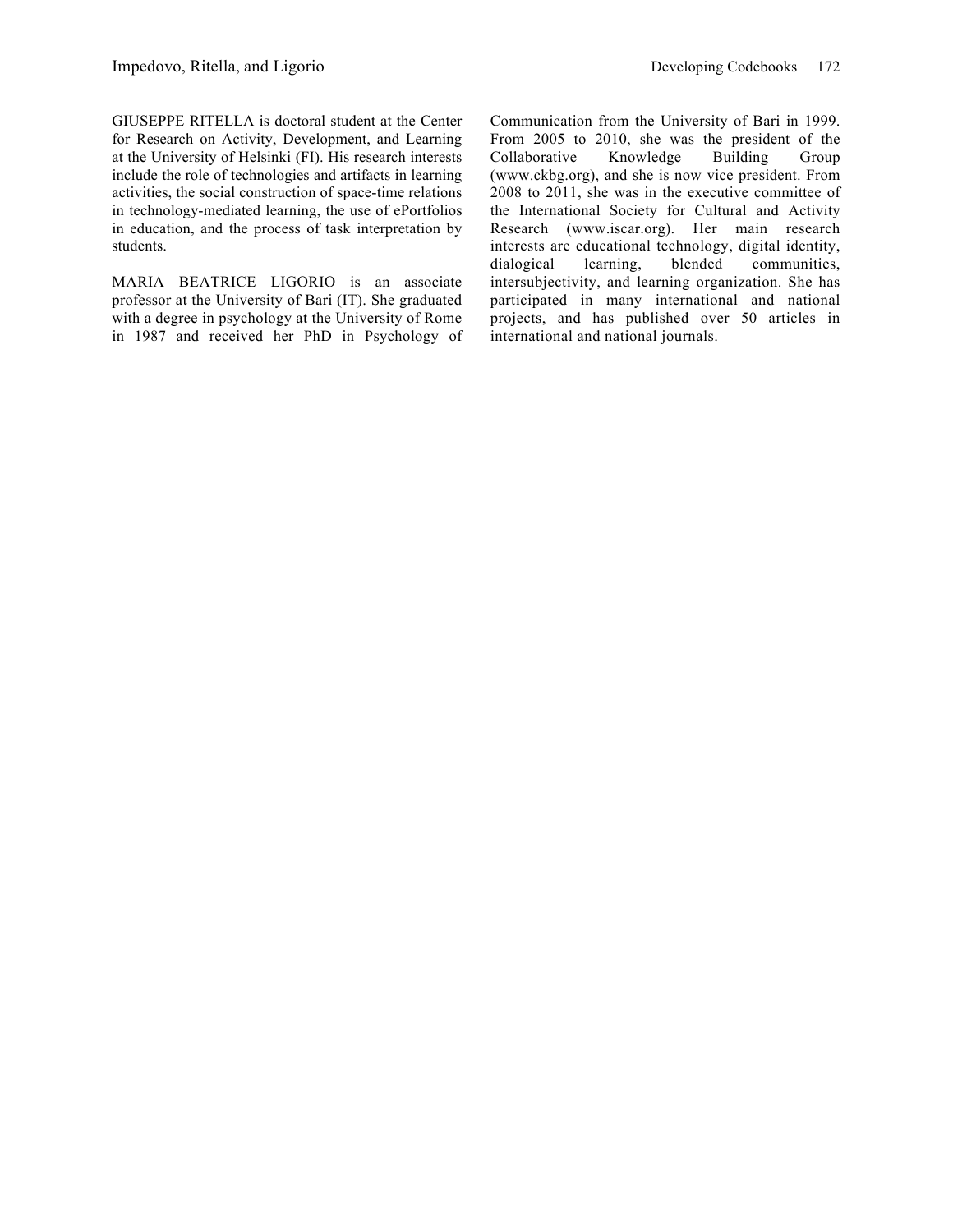# Appendix A The Self-Evaluation Form

Student First and Last Name: \_\_\_\_\_\_\_\_\_\_\_\_\_\_\_\_\_\_\_\_\_\_\_\_\_\_\_\_\_\_\_\_\_\_\_\_\_\_\_\_\_\_\_\_\_\_

*Instructions:* This form should be updated at the end of each module. Please fill in the column corresponding to the module just completed by assessing yourself about the statement reported on the left along a scale from 0 to 4 ( $0 =$ *not at all*, 1 = *slightly*, 2 = *somewhat*, 3 = *moderately* 4 = *extremely*).

|                                                                                             | MODULE 1:    | MODLE 2:         |                  |                  |
|---------------------------------------------------------------------------------------------|--------------|------------------|------------------|------------------|
|                                                                                             | Learning and | Learning Object, | MODULE 3:        | <b>MODULE 4:</b> |
|                                                                                             | Technology   | Open source      | Digital Identity | New trends       |
| Role-play (Self-evaluation of the role played. Do not answer if you did not play any role.) |              |                  |                  |                  |
| How much do you think the role                                                              |              |                  |                  |                  |
| supported your participation in the                                                         |              |                  |                  |                  |
| activities?                                                                                 |              |                  |                  |                  |
| How much do you think the role helped                                                       |              |                  |                  |                  |
| you in learning the contents of the                                                         |              |                  |                  |                  |
| module?                                                                                     |              |                  |                  |                  |
| How much do you think the role helped                                                       |              |                  |                  |                  |
| you acquire learning skills?                                                                |              |                  |                  |                  |
| <b>Writing Reviews</b>                                                                      |              |                  |                  |                  |
| How much do you think writing a                                                             |              |                  |                  |                  |
| review on the reading material helped                                                       |              |                  |                  |                  |
| the knowledge building of your                                                              |              |                  |                  |                  |
| group?                                                                                      |              |                  |                  |                  |
| How much do you think you learned                                                           |              |                  |                  |                  |
| from writing the review?                                                                    |              |                  |                  |                  |
| How much do you think writing the                                                           |              |                  |                  |                  |
| review helped you acquire learning                                                          |              |                  |                  |                  |
| skills?                                                                                     |              |                  |                  |                  |
| Web-forum discussion                                                                        |              |                  |                  |                  |
| How much do you think you                                                                   |              |                  |                  |                  |
| participated in the discussion?                                                             |              |                  |                  |                  |
| How much do you think the discussion                                                        |              |                  |                  |                  |
| helped you in learning the content of the                                                   |              |                  |                  |                  |
| module?                                                                                     |              |                  |                  |                  |
| How much do you think the                                                                   |              |                  |                  |                  |
| participation in the discussion helped                                                      |              |                  |                  |                  |
| you acquire learning skills?                                                                |              |                  |                  |                  |
| Classroom activities                                                                        |              |                  |                  |                  |
| How much do you think classroom                                                             |              |                  |                  |                  |
| activities helped you in learning the                                                       |              |                  |                  |                  |
| content of the module?                                                                      |              |                  |                  |                  |
| How much do you think classroom                                                             |              |                  |                  |                  |
| activities helped you acquire learning                                                      |              |                  |                  |                  |
| skills?                                                                                     |              |                  |                  |                  |
| <b>Building cognitive maps</b>                                                              |              |                  |                  |                  |
| How much do you think you contributed                                                       |              |                  |                  |                  |
| in building the cognitive map?                                                              |              |                  |                  |                  |
| How much do you think participating in                                                      |              |                  |                  |                  |
| the construction of the map helped you                                                      |              |                  |                  |                  |
| acquire learning skills?                                                                    |              |                  |                  |                  |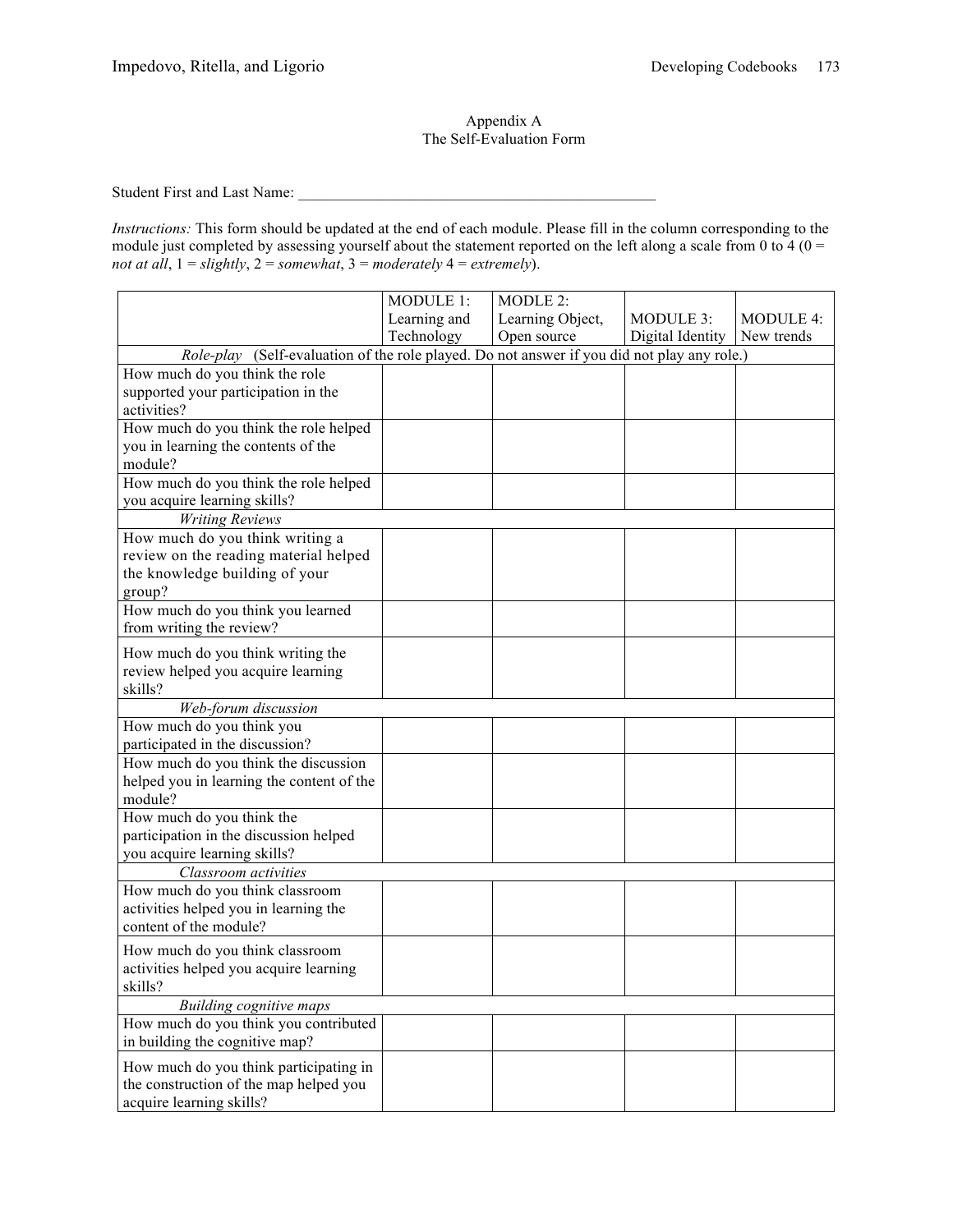| Group activities                         |  |  |
|------------------------------------------|--|--|
| How much did you feel part of your       |  |  |
| group?                                   |  |  |
| How much did you feel part of the        |  |  |
| larger group?                            |  |  |
| Self-evaluation                          |  |  |
| How well do you think you are capable    |  |  |
| of assessing yourself?                   |  |  |
| List the contribution you consider the   |  |  |
| most important for the module (a note of |  |  |
| a discussion, a product, etc.).          |  |  |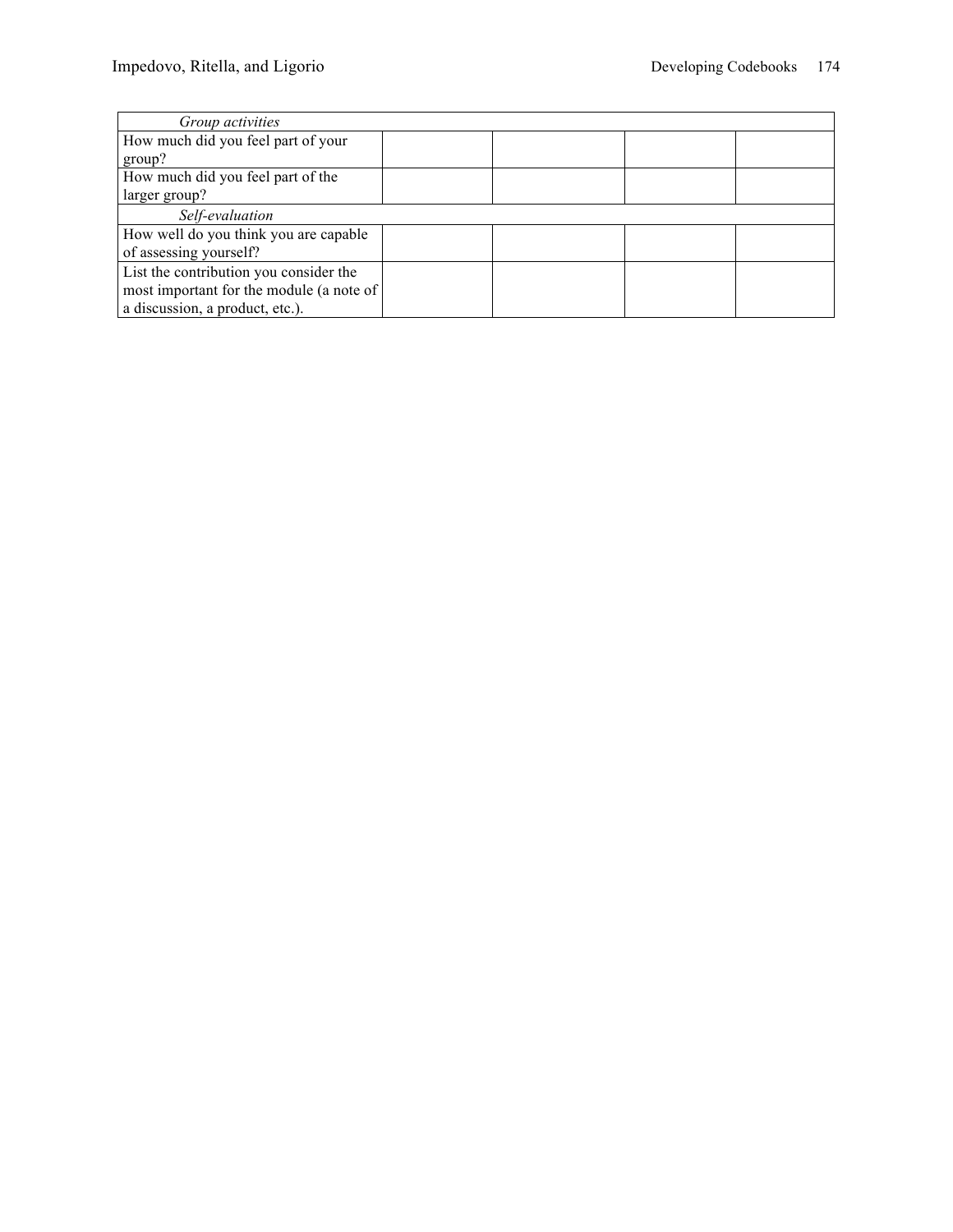### Appendix B First Themes and Categories

| Theme            | Description                                                       | Categories               |
|------------------|-------------------------------------------------------------------|--------------------------|
| 1. Technology    | Reference to difficulties regarding the online environment and    | Relationship with        |
|                  | reflection on their technological skills                          | technology               |
|                  |                                                                   | Tools                    |
| 2. Participation | How students reflect on the modality of participation and         | Sociality                |
|                  | interaction, and how they perceive group dynamics                 | Individual activities    |
|                  |                                                                   | Group activities         |
| 3. Competence    | How students reflect on their skills                              | Individual competence    |
|                  |                                                                   | Group competence         |
| 4. Assessment    | How students evaluate themselves and the activities of the course | Content                  |
|                  | (metacognition)                                                   | Self-assessment          |
|                  |                                                                   | Modality of work         |
| 5. Self          | Personal and emotional aspects emerging from participation        | Individual features      |
|                  |                                                                   | <b>Emotional aspects</b> |